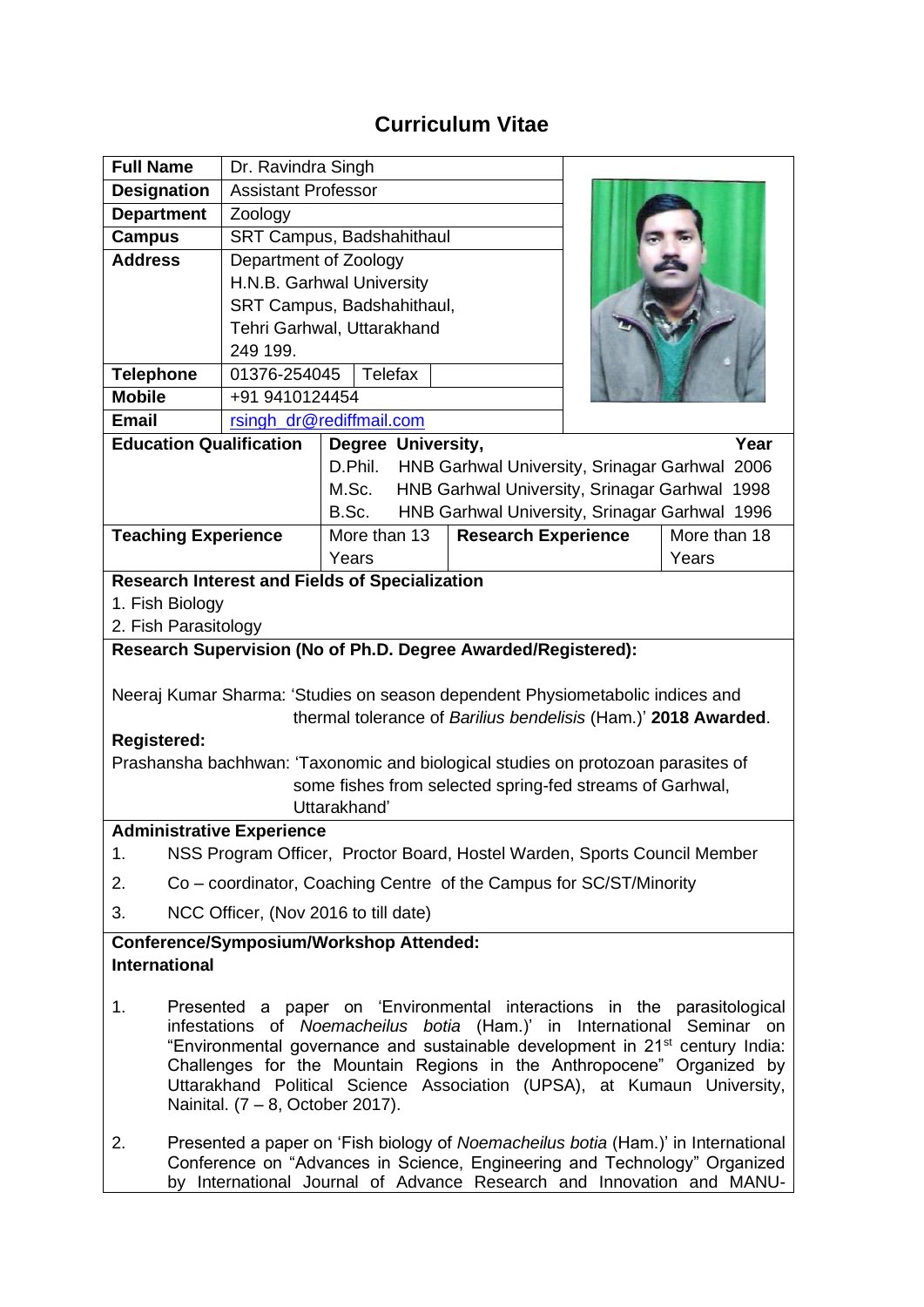International Council for Man and Nature. Gurukul Kangri University, Haridwar, Uttarakhand (29 – 30, January 2016).

3. Presented a paper on 'Some aspects of science in relation to professional development of teachers' in International Seminar on "Professional development of Teachers" by "The Learning Community, India" Organized by Subhash Chandra Bose P.G. College, Hardoi, Uttar Pradesh, India  $(17<sup>th</sup> - 18<sup>th</sup>$  November 2012).

## **National**

- 1. Presented a paper on 'Length-weight relationship and relative condition factor in *Barilius bendelisis* (Ham.) from Garhwal Himalaya' in National Conference on "Promoting the Advancement of Applied Sciences" Organized by Department of Mathematics, HNBGU, SRT Campus, Badshahithaul, Tehri Garhwal, Uttarakhand. (22 – 23 October, 2019).
- 2. Workshop on 'Application of Remote sensing and GIS in Water Resources Management in Uttarakhand' organised by Uttarakhand Space Application Centre, Dehradun at SRT Campus, Badshahithaul, Tehri Garhwal. (11<sup>th</sup> March 2019)
- 3. Presented a paper on 'Some aspects of taxonomy and biology of nematode of *Noemacheilus botia* (Ham.)' in National Seminar on "Women's Health in India: Issues and Concerns (with special reference of Uttarakhand State) under the Auspices of Indian Council of Social Science Research, Ministry of Human Resource Development, New Delhi, supported by UPSA. Organized by Department of Political Science, B.S.M. (P.G.) College, Roorkee, Uttarakhand. (23 – 24 February 2018).
- 4. Actively participated in National Seminar on 'Geo Environmental Hazards and Neo – Tectonic Activities in Himalaya' organized by Deptt. of Geology, SRT campus, Badshahithaul, Tehri Garhwal, Uttarakhand (28<sup>th</sup> to 30<sup>th</sup> October, 2014).
- 5. Presented a paper on 'Seasonal cycle in the relative condition factor (Kn) of a Hill-stream fish *Noemacheilus botia* (Ham.) in National Seminar on "Uttarakhand Disaster: Contemporary Issues of Climate Change and Development with a Holistic Approach" Organized by Sri Dev Suman Uttarakhand University, Badshahithaul, Tehri Garhwal, Uttarakhand. (25 – 27 October, 2013).
- 6. Participated in Workshop on 'Intellectual Property Rights/Patent Awareness' jointly organised by UCOST, Dehradun and HNBGU, SRT Campus, Badshahithaul with support of Technology Information, Forecasting and Assessment Council. (26<sup>th</sup> November 2011).
- 7. Presented a paper on 'Biochemical analysis of some nematode parasites in *Noemacheilus botia* (Ham.) from Garhwal Himalaya' in National Seminar on "New innovations in parasitological research" Organized by D.A.V. (P.G.) College, Dehradun, Uttarakhand. (29 – 30 March, 2011)
- 8. Presented a paper on 'Feeding analysis of *Noemacheilus botia* (Ham.) from Garhwal Himalaya' in National seminar on "Environmental management and Biodiversity conservation" Organized by Action for sustainable, efficacious development and awareness and MANU- Internation Council for Man and Nature held at Omkarananda Institute of Management and technology, Rishikesh, India. (26 – 27 February, 2011).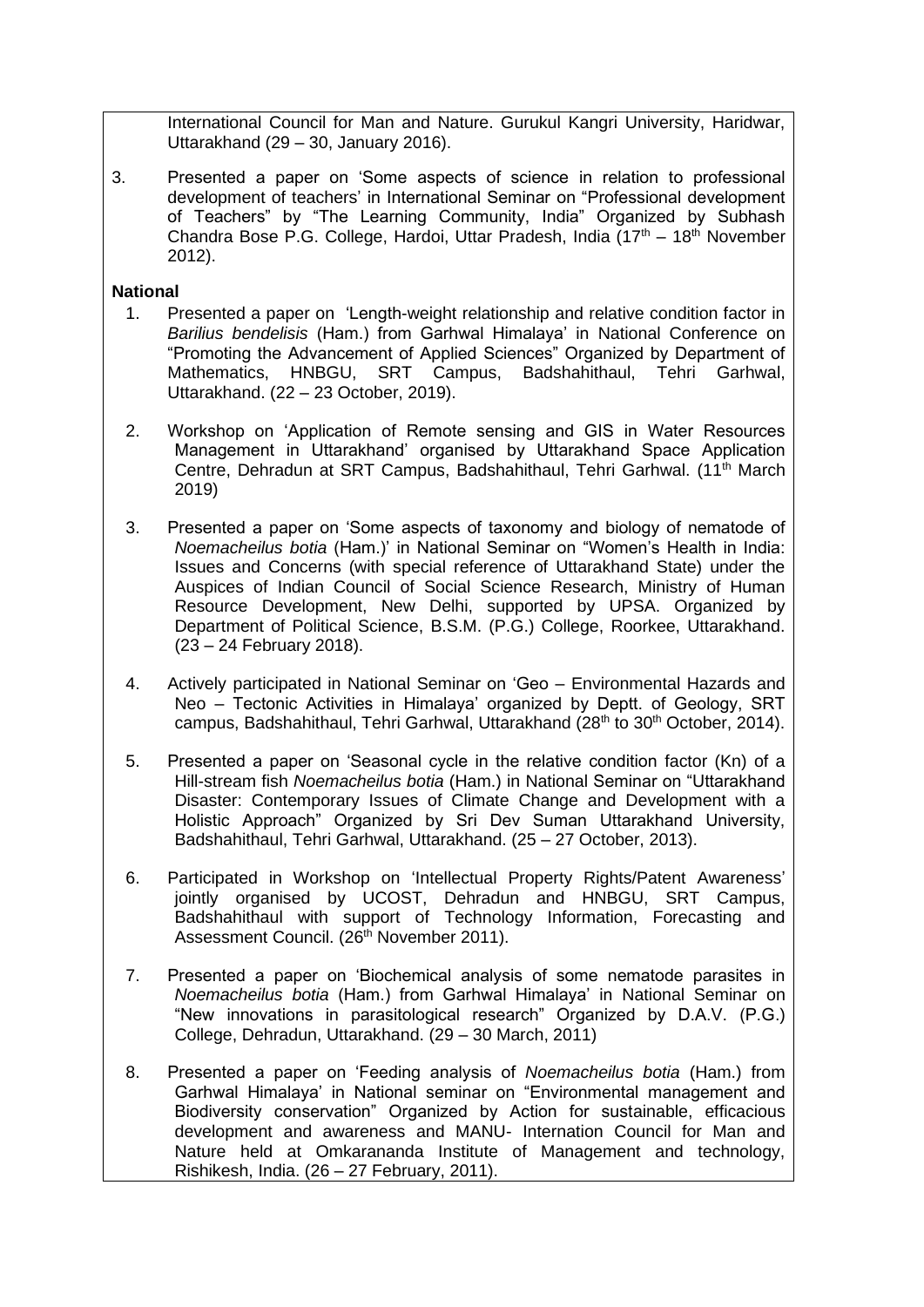- 9. Presented a paper on 'Length weight relationship of *Noemacheilus botia* (Ham.) from Garhwal Himalaya'.in national Conference on " Conservation of Aquatic biodiversity, Development of cold water fisheries, fish biotechnology and emerging trends in fresh water environments" Organized by Department of Zoology, Govt. P.G. College, New Tehri, Tehri Garhwal. (25 – 27 November, 2010).
- 10. Workshop on "Fisheries Conservation and Enhancement in Northern Hill States" Organized by NBFGR Lucknow, ABCS Lucknow and HNBGU, Srinagar (Garhwal)  $(9^{th} - 10^{th}$  March, 2010).
- 11. Paper presented on Seminar on "Response of Eco- Biological components to the phenomenon of Global warming (NSREG- 2009), Organized by the Department of Zoology, DSB Campus, Kumaun University, Nainital in collaboration with Indian Academy of Environmental sciences, Haridwar. (27 September 2009).

## **Publications**

- 1. Sharma, Neeraj Kumar, Akhtar, M.S., **Singh, Ravindra** and Pandey, N.N. (2018). Seasonal modulation of reproductive hormones and related biomarker in coldwater cyprinid *Barilius bendelisis* (Hamilton, 1807). *Comparative Clinical Pathology.* [https://doi.org/10/1007/s00580-018-2691-8.](https://doi.org/10/1007/s00580-018-2691-8) ISSN 1618-5641
- 2. Bashir A, Sharma NK, Bisht B.S, **Singh R**, Mir JI, Akhtar MS. (2016). Length–weight relationship of five commercially important freshwater fish species in the Kashmir Valley, India. *Journal of Applied Ichthyology*. Aug;32(4):740-1. DOI: <https://doi.org/10.1111/jai.13065> ISSN 0175-8659.
- 3. Sharma, N.K., **Singh, R**., Gupta, M., Pandey, N.N., Tiwari, V.K., Singh, R. and Akhtar, M.S., (2016). Length–weight relationships of four freshwater cyprinid species from a tributary of Ganga River Basin in North India. *Journal of Applied Ichthyology*, DOI: [https://doi.org/10.1111/jai.12998](https://doi.org/10.1111/jai.12998%20ISSN%200175-8659) ISSN 0175-8659.
- 4. Sharma, Neeraj Kumar, Akhtar, M.S., Pandey, N.N. **Singh**, **Ravindra** and Singh, A.K. (2016). Sex Specific Seasonal Variation in Hematological and Serum Biological Indices of *Barilius bendelisis* from Central Himalaya, India. *Proc.Natl.Acad.Sci., India, Sect.B Biol.Sci.* DOI:<https://doi.org/10.1007/s40011-015-0692-9> ISSN 0369- 8211.
- 5. **Singh**, **R.**, Akhtar, M.S., Pandey, N., Mir, J.I. and Sharma, N.K. (2015). Threatened Fishes of the World: *Glyptothorax kashmirensis* (Hora, 1923) (Siluriformes: Sisoridae) a mini review. *Journal of Fisheries & Livestock Production.* **3**:147 DOI: [https://doi.org/10.1111/jai.12834](https://doi.org/10.1111/jai.12834%20.%20ISSN%202332-2608) . ISSN 2332-2608
- 6. Sharma, Neeraj Kumar, Akhtar, M.S., Pandey, Nityanand and **Singh, Ravindra**  (2015). Seasonal variation in thermal tolerance, oxygen consumption, anti – oxidative enzymes and non – specific immune indices of Indian hill trout, *Barilius bendelisis* (Hamilton, 1807) from Central Himalaya, India. *Journal of Thermal Biology,* 52: 166 – 176. DOI:<https://doi.org/10.1111/jai.12836> ISSN 0306-4565.
- 7. Bashir, A., Sharma, N. K., Bisht, B. S., **Singh, R.** and Mir, J. I. (2015). Length weight relationships of 10 fish species from two tributaries of Indus River basin in